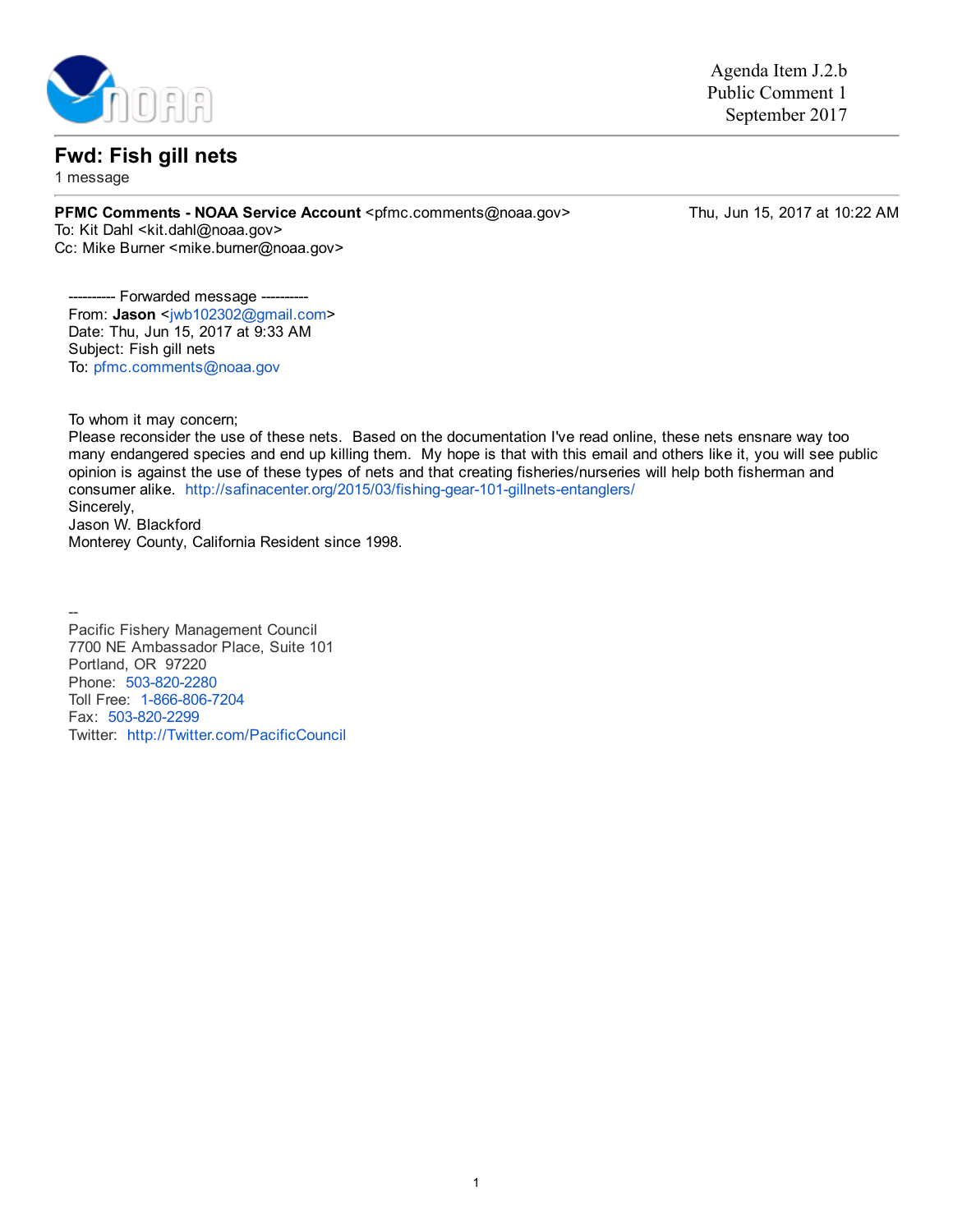

## Fwd: Ban drift gillnets

1 message

PFMC Comments - NOAA Service Account <pfmc.comments@noaa.gov> Mon, Jun 19, 2017 at 10:31 AM To: Kit Dahl <kit.dahl@noaa.gov> Cc: Mike Burner <mike.burner@noaa.gov>

- Forwarded message From: TONIA PAYNE <[tlpayne@verizon.net>](mailto:tlpayne@verizon.net) Date: Sun, Jun 18, 2017 at 7:32 AM Subject: Ban drift gillnets To: "[pfmc.comments@noaa.gov](mailto:pfmc.comments@noaa.gov)" <pfmc.comments@noaa.gov>

Dear Council Members,

I recently received a "click to sign" petition urging the banning of drift gillnets currently being used in the California swordfish fisheries. I know that one benefit to such petitions is that you will receive thousands of signatures all at once but I also know that such petitions are relatively easy to discount as being very meaningful, as they require little more than a reflex action on the part of the signatories.

But I wish to add my voice to the petition being created by Oceana.org. As a resident of Long Island, I understand how vital it is to maintain economically viable fisheries for the men and women whose livelihood depends on fishing. I also know that NOAA has introduced measures-some legally mandated in California's waters, as well as along the East Coast of the U.S.--that are intended to reduce "by-catch." However, I urge the Pacific Fisheries Management Council to mandate that California follow the altered practices already in place in Washington and Oregon, using harpoon or hookand-line fishing to catch swordfish, as these methods eliminate bycatch almost entirely.

Our oceans are already sufficiently imperiled with the pollutants and plastics that we produce and that inevitably end up in the oceans. In order to maintain healthy, sustainable marine ecosystems-and the fishing industry that relies on the health and productivity of those ecosystems-I urge you to ban drift gillnets in all U.S. fisheries, wherever they are in use but particularly in the California fisheries.

Sincerely,

Tonia L. Payne, Ph.D.

 $\overline{\phantom{0}}$ Pacific Fishery Management Council 7700 NE Ambassador Place, Suite 101 Portland, OR 97220 Phone: 503-820-2280 Toll Free: 1-866-806-7204 Fax: 503-820-2299 Twitter: [http://Twitter.com/PacificCouncil](http://twitter.com/PacificCouncil)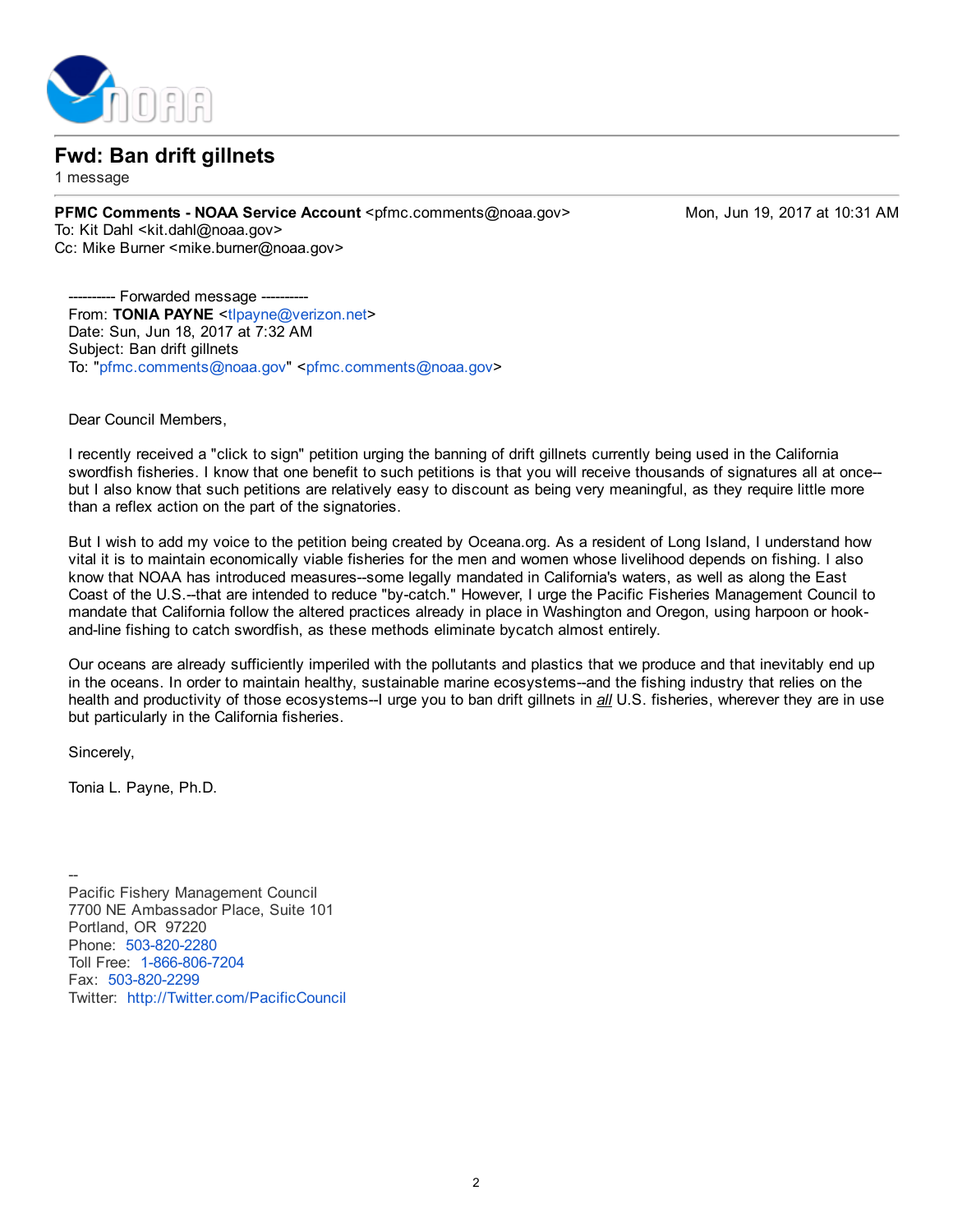

Fwd: continue protection

1 message

PFMC Comments - NOAA Service Account <pfmc.comments@noaa.gov>
Thu, Jun 15, 2017 at 10:22 AM To: Kit Dahl <kit.dahl@noaa.gov> Cc: Mike Burner <mike.burner@noaa.gov>

-- Forwarded message From: Linda Baggus <[linda.baggus@gmail.com>](mailto:linda.baggus@gmail.com) Date: Mon, Jun 12, 2017 at 3:40 PM Subject: continue protection To: [pfmc.comments@noaa.gov](mailto:pfmc.comments@noaa.gov)

Please disregard Trump's ignorance and continue to protect humpback whales, leatherback sea turtles and other large creatures that accidentally become tangled in mile‐long nets set adrift by commercial fishermen. Thank you.

Linda Baggus

н. Pacific Fishery Management Council 7700 NE Ambassador Place, Suite 101 Portland, OR 97220 Phone: 503-820-2280 Toll Free: 1-866-806-7204 Fax: 503-820-2299 Twitter: [http://Twitter.com/PacificCouncil](http://twitter.com/PacificCouncil)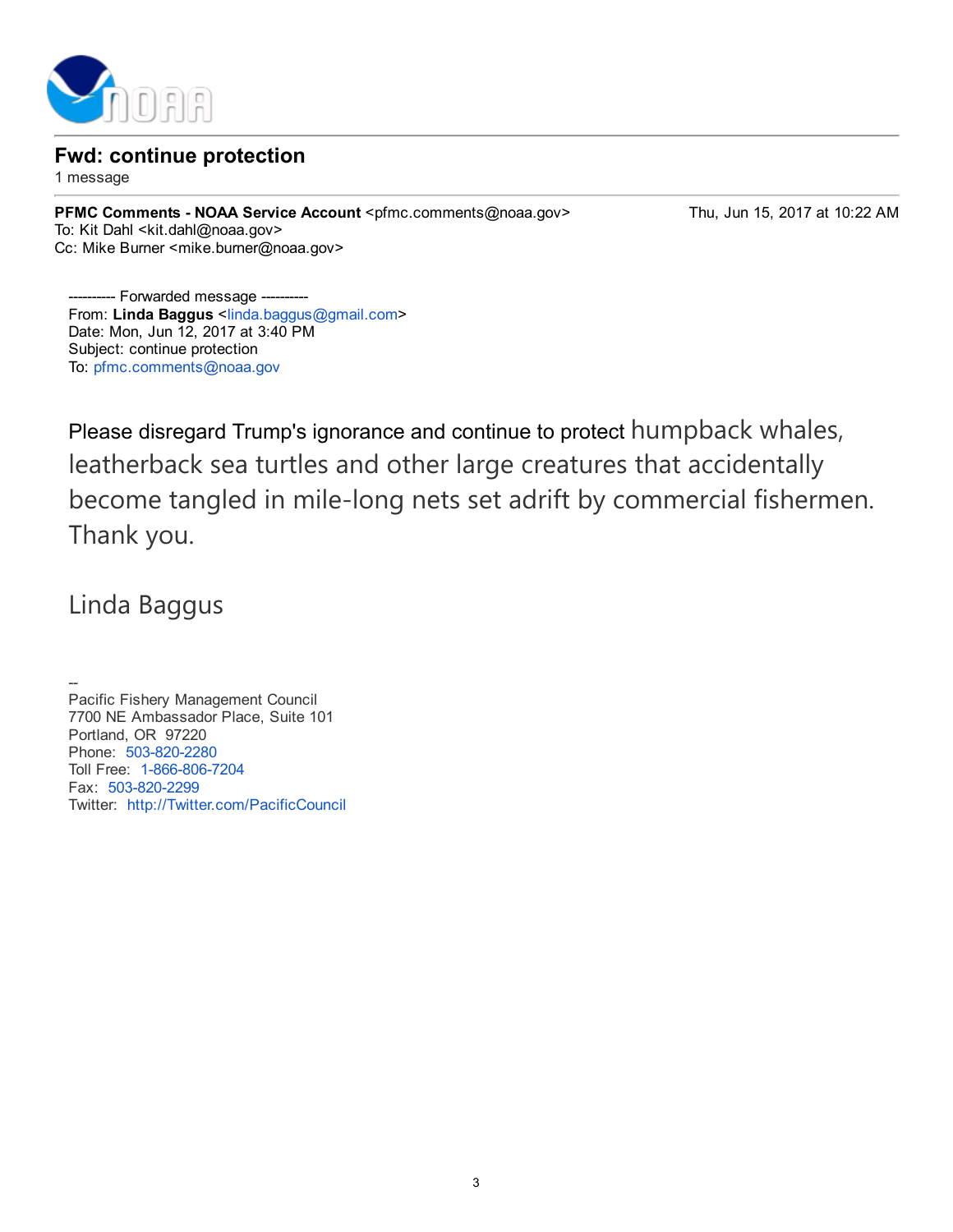

## Fwd: Drift Gillnets are cruel

1 message

PFMC Comments - NOAA Service Account <pfmc.comments@noaa.gov> Mon, Jun 19, 2017 at 10:31 AM To: Kit Dahl <kit.dahl@noaa.gov> Cc: Mike Burner <mike.burner@noaa.gov>

-- Forwarded message From: Stacy Prince <[skpabc@yahoo.com>](mailto:skpabc@yahoo.com) Date: Sun, Jun 18, 2017 at 7:54 AM Subject: Drift Gillnets are cruel To: "[pfmc.comments@noaa.gov](mailto:pfmc.comments@noaa.gov)" <pfmc.comments@noaa.gov>

I support Oceana's efforts to ban drift gillnets in California.

Stacy Prince

н. Pacific Fishery Management Council 7700 NE Ambassador Place, Suite 101 Portland, OR 97220 Phone: 503-820-2280 Toll Free: 1-866-806-7204 Fax: 503-820-2299 Twitter: [http://Twitter.com/PacificCouncil](http://twitter.com/PacificCouncil)